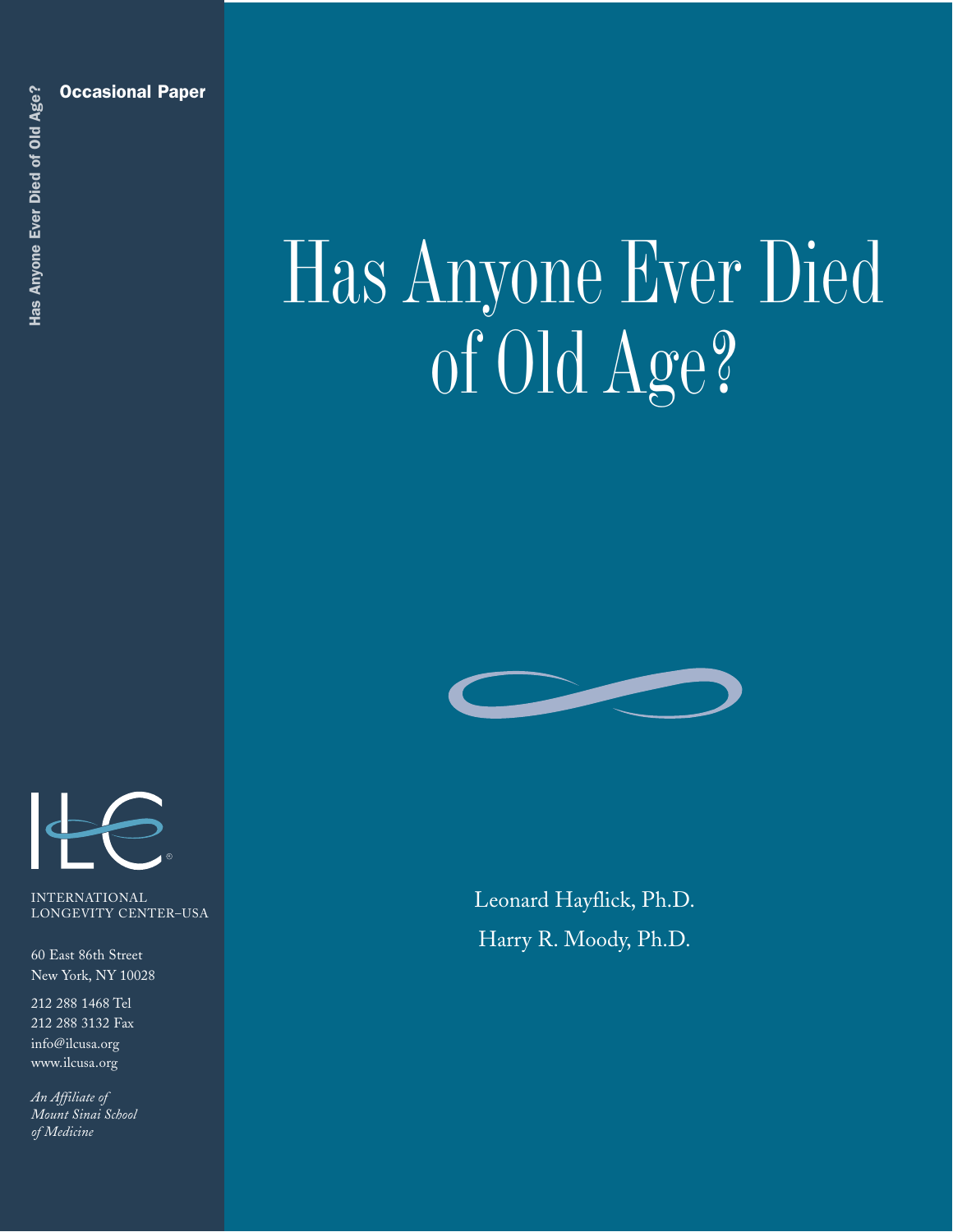### **The International Longevity Center**–USA (ILC–USA)

is a not-for-profit, nonpartisan research, education, and policy organization whose mission is to help individuals and societies address longevity and population aging in positive and productive ways and to highlight older people's productivity and contributions to their families and society as a whole.

The organization is part of a multinational research and education consortium, which includes centers in the United States, Japan, Great Britain, France, and the Dominican Republic. These centers work both autonomously and collaboratively to study how greater life expectancy and increased proportions of older people impact nations around the world.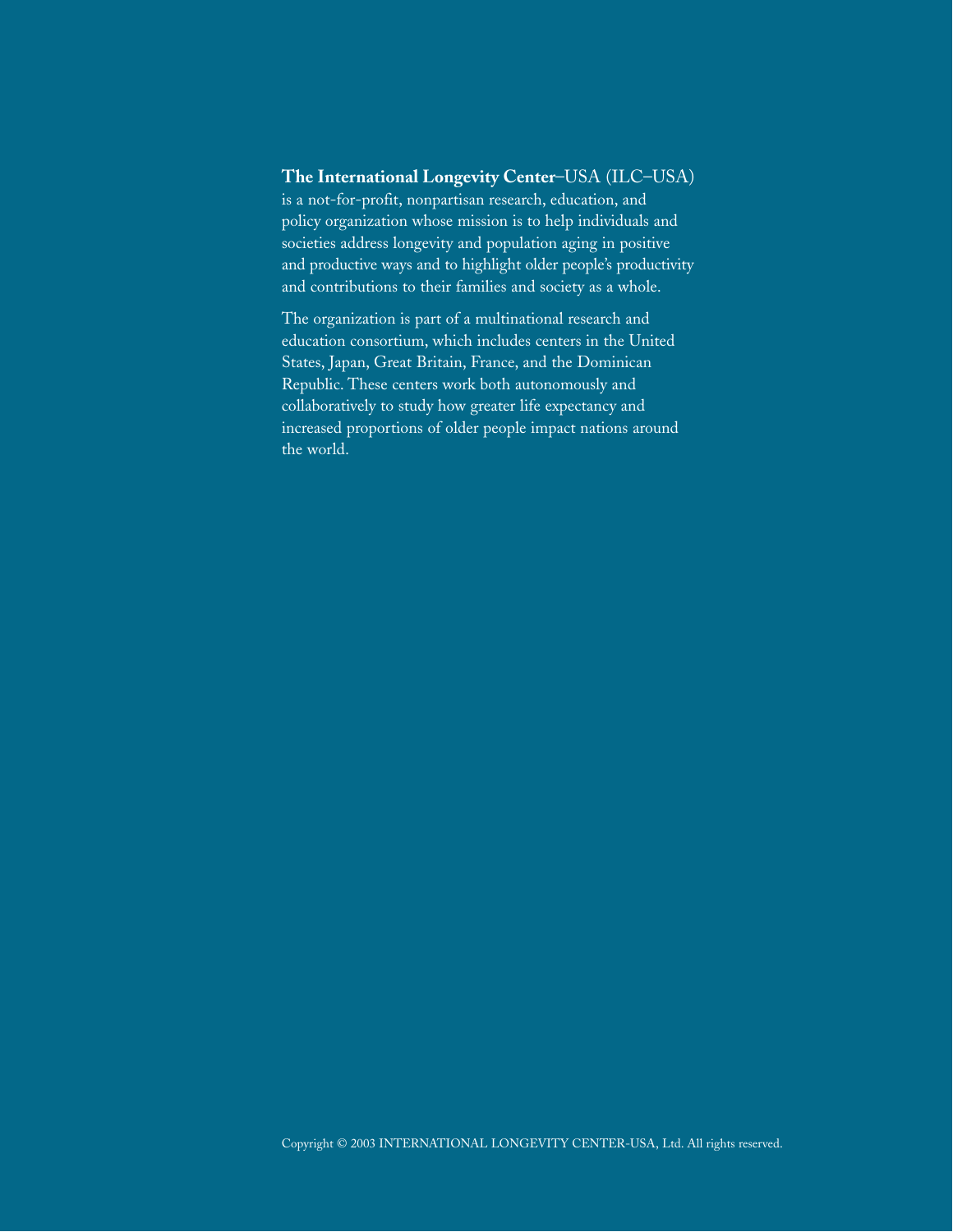# Has Anyone Ever Died of Old Age?



Leonard Hayflick, Ph.D. Harry R. Moody, Ph.D.

*Presented at the* 55th Annual Scientific Meeting of the Gerontological Society of America, November 25, 2002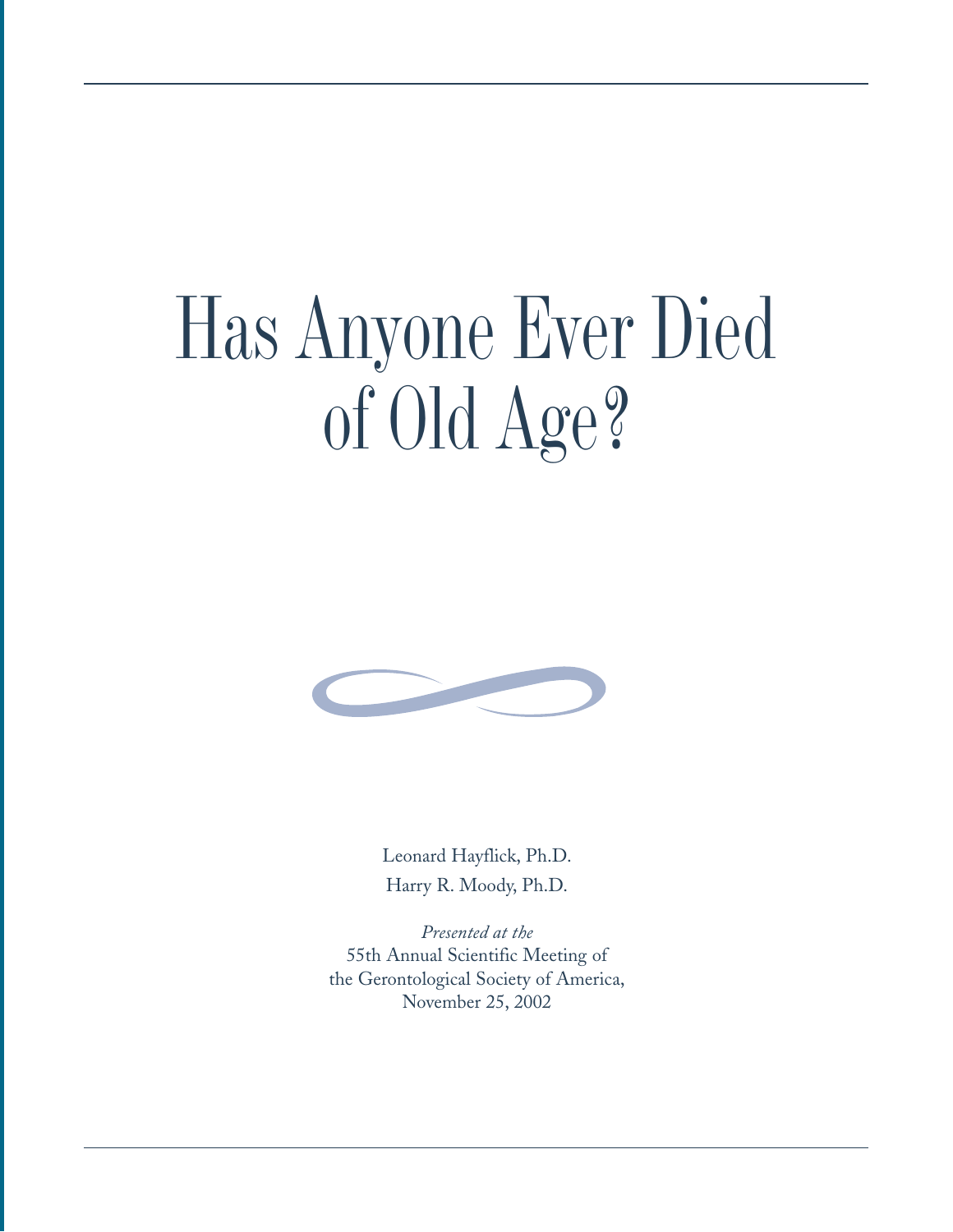## Preface

A t the 2002 annual meeting of the Gerontological Society of America, a symposium was held with the provocative title "Has Anyone Ever Died of Old Age?" Sponsored by the International Longevity Center-USA, it drew participants from a variety of disciplines into a lively discussion relating to our need to understand the underlying biology of aging that predisposes us to death.  $\begin{array}{c|c}\n\hline\n\end{array}$  Harry Moody, Jr.

We are pleased to publish two essays presented at that symposium: the pungent and remarkable essay by Leonard Hayflick, pioneering gerontologist who has made many scientific contributions but whose name is forever associated with the limits of cell replication—the Hayflick Limit; and the sophisticated and shrewd observations by philosopher and writer, Harry Moody, Jr.

Robert N. Butler, M.D. President and CEO *International Longevity Center-USA*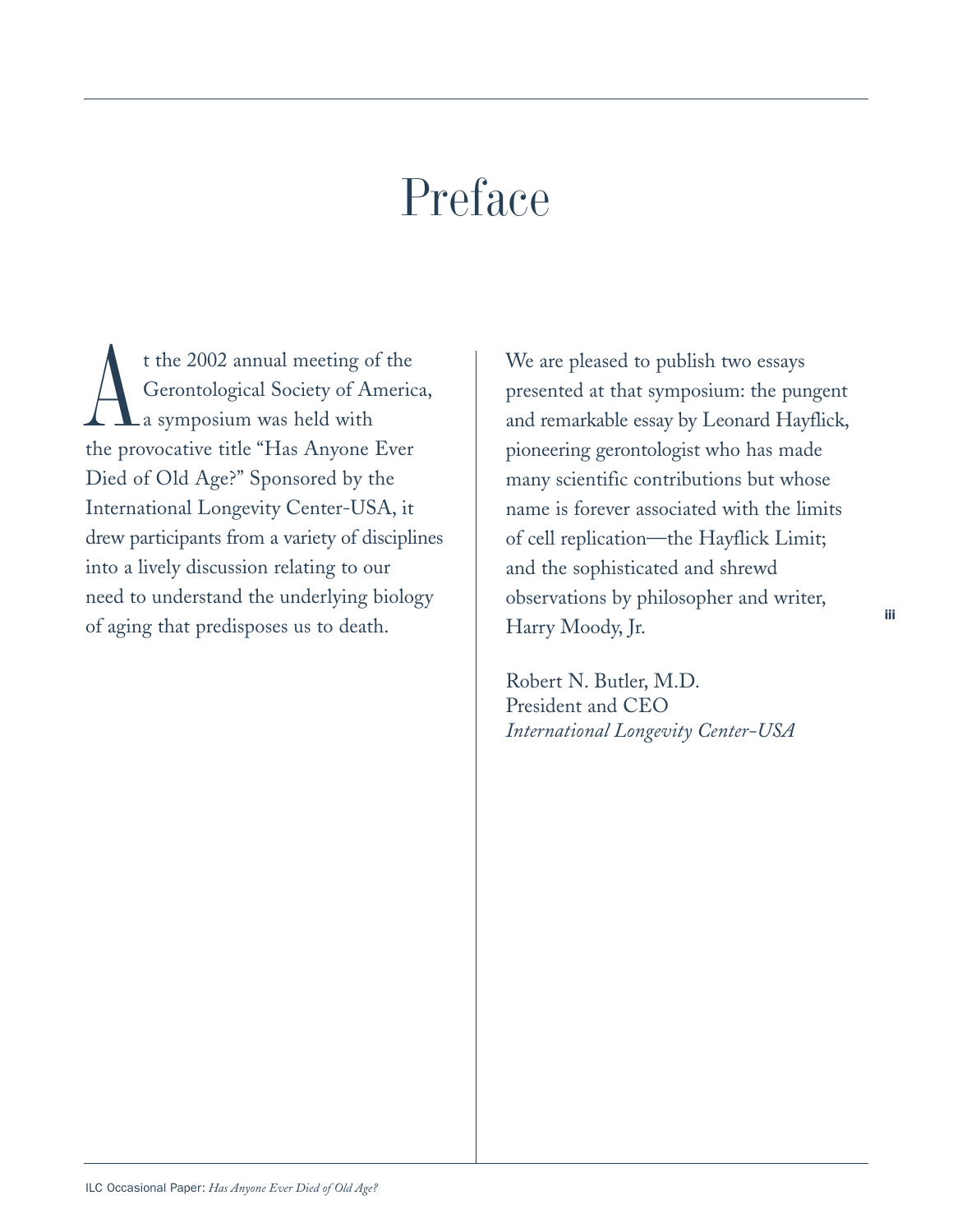# Has Anyone Ever Died of Old Age?

Leonard Hayflick, Ph.D.

### IT'S ILLEGAL TO DIE OF OLD AGE

The answer to the question posed by this symposium title is easy to give. Since 1951, no one in the United States has died of "old age" because "old age" was cured in that year.

The cure resulted from a Public Health Conference on Records and Statistics in which all state and federal agencies were ordered to adopt a standard list of 130 contributing and underlying causes of death.1 In 1951, the list deleted a cause of death attributed to "old age."

Thus, with a single stroke of a typewriter key, old age was cured as a cause of death in this country. Because death certificates are legal documents, you should be advised that should you wish to die of old age it is illegal in this country. It is also not legally possible for you to die of a broken heart nor are you allowed to die laughing. However, if you insist on dying of old age, there are a few foreign countries in which you can legally do so.

The standard list of causes of death has been revised several times since 1952, and, effective with deaths in 1999, the United States began using the tenth revision of the International Statistical Classification of Diseases and Related Health Problems, called the ICD-10.<sup>2</sup> So, for the last 50 years no one in the United States has died legally of old age.

However, if you would like to be executed in the United States, you are within the law because it is legal to die in the electric chair or by lethal injection, the euphemism for which appears in the ICD-10 as cause 109—"legal intervention." So by committing an act that is illegal you can achieve a death that is legal. Is this a great country or what?

### A MODEST PROPOSAL FOR ELIMINATING THE LEADING CAUSES OF DEATH

I propose that this unique method of curing causes of death be implemented for resolving the leading causes of death in this country. For example, if we would agree to delete cardiovascular disease from the standard list of causes of death we would immediately gain seven years in life expectancy, save billions of dollars in medical costs, eliminate much misery, force many pharmaceutical companies into bankruptcy and drive thousands of cardiologists and cardiovascular surgeons into unemployment lines.

Now, if you think that you can dodge the prohibition on dying from old age by choosing to die from "natural causes"—forget it. You can't do that either. Just as it's illegal to die of "old age," it's also illegal to die from "natural causes."

About 15 years ago I speculated in print why natural causes disappeared as a cause of death in the United States. I remembered that as a boy I had heard of people dying from natural causes; yet as an adult I had never heard of anyone dying from natural causes. What mystified me was how a major cause of death could have been resolved without my knowing the biological basis for its resolution. I speculated that the discoverers of the cure for natural causes were very modest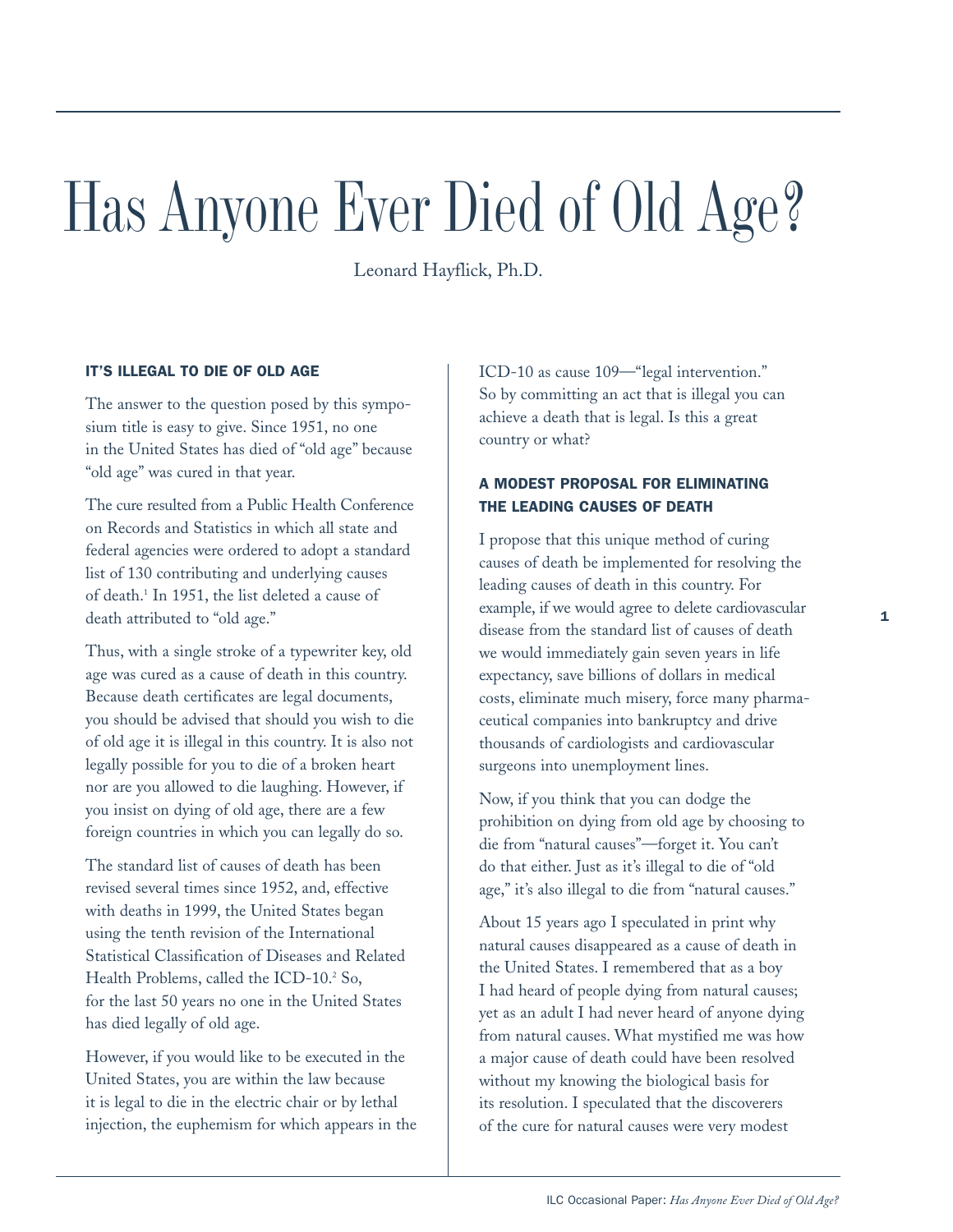scientists. No one could recall their names, they didn't publish their work, the Nobel Prize committee ignored them, and they achieved their monumental success with no grant support. Now, I have found a simpler answer to my question. All you have to do to eliminate a cause of death in this country is simply to have it deleted from the ICD.

### WHAT CAUSED THE 1998 ALZHEIMER'S DISEASE EPIDEMIC?

It is also possible to do the reverse of eliminating a cause of death. That is, it is legal to make deaths from a disease increase. This magic was performed four years ago. In the year 1998, there occurred a 55 percent increase in deaths from Alzheimer's disease in the United States. I will quote from the U.S. National Vital Statistics Report of May 2001 in which you will find a description of exactly how to increase deaths from a disease without requiring an epidemic.<sup>3</sup>

"In absolute terms, over 10,000 more deaths were classified to Alzheimer's disease in ICD-10 than in (the earlier) ICD-9. Nearly all of this increase (about 95 percent) comes from deaths classified in ICD-9 as Presenile dementia (290.1). In ICD-9 a definitive diagnosis was required for classification as Alzheimer's disease. Terms such as 'Alzheimer's-type dementia' or 'Alzheimer's dementia' were classified as Presenile dementia rather than Alzheimer's disease. In addition, in ICD-9 if an unspecified organic psychotic condition (294.9) is mentioned with Alzheimer's disease, the two conditions form a linkage and are coded to 290.1 (Presenile dementia). Under ICD-10 this linkage does not exist, strictures regarding definitive diagnosis are relaxed, and thus any mention of Alzheimer's disease is classified as Alzheimer's disease (G30). This involves the reclassification of nearly all cases of Presenile dementia to Alzheimer's disease."

So, this is how by the stroke of a few keyboard keys 10,000 new cases of Alzheimer's disease deaths suddenly appeared in 1998 and have continued annually since that date.

### NO ONE DIES FROM ANY OF THE LEADING CAUSES OF DEATH

The statisticians would have you believe that older people must die from a particular pathology, but I am one of a very few biologists who believe the opposite. That is, I believe that older people do not die from any of the 130 legal causes specified by the statisticians.

Here's why: Most of the biomedical community believes, to the point of uttering it as a mantra, that the major risk factor that contributes to the leading causes of death—cardiovascular disease, stroke, and cancer—is the aging process. In fact, I have argued that no one arbitrarily over, say, the age of 75 has ever died from any of the 130 causes on the ICD. What people over the age of 75 do die from is the continuous loss of physiological capacity that is the hallmark of the aging process and that increases their vulnerability to the leading causes of death. Twothirds of people over the age of 75 will die from one of the three leading causes of death. By this reasoning the ultimate cause of death for everybody over age 75 is, in fact, "old age" or "natural causes." What is legally written on the death certificates of old people is simply irrelevant detail.

The biological evidence that the direct cause of all deaths in old age is the aging process is incontrovertible, but the statisticians seem to be unaware of this. The statisticians are not alone in their misunderstanding. They have been joined by most of the biomedical community, who are dedicated to the proposition that the study of the leading risk factor for death—the aging process—is unimportant. The irony is that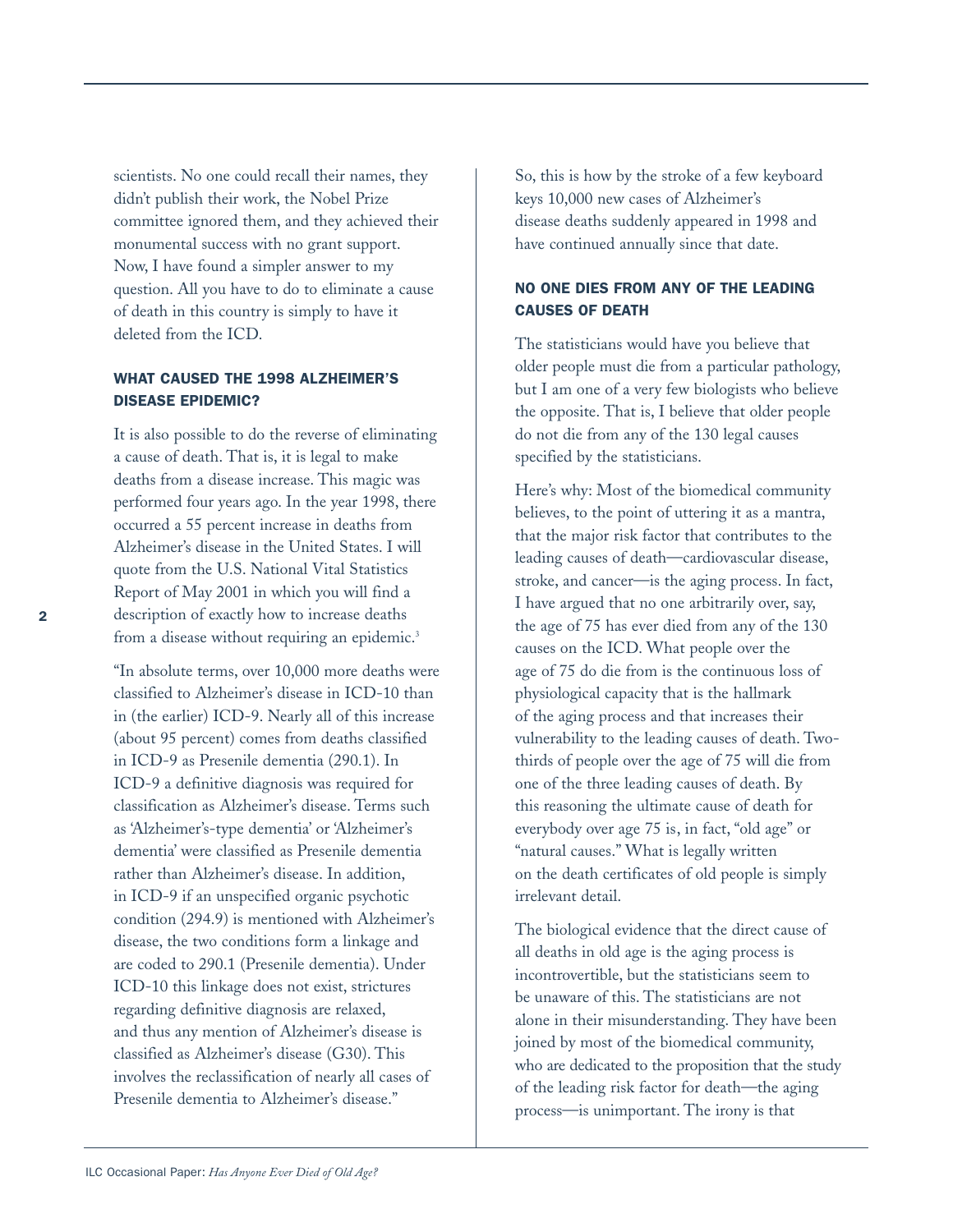despite the belief of most biomedical professionals that the greatest risk factor for the leading causes of death is the aging process, the resources that they have decided to devote to understanding the aging process are microscopic compared to the resources made available for the study of age-associated diseases.

This discrepancy in funding is indefensible because the unifying concept that underlies the etiology of all of the leading causes of death is the fact that old cells are more vulnerable to pathology than young cells. Thus, the fundamental question that is rarely addressed, and for which few resources are made available, is this: Why are old cells more vulnerable to pathology than young cells?

### UNDERSTANDING AGING IS NOT DEPENDENT ON RESOLVING AGE-ASSOCIATED DISEASES

What are the consequences of our present policy of devoting most of our resources to an understanding of age-associated diseases? Of the several major consequences, one is that we might resolve all of the leading causes of death in old age and thereby force most physicians, biomedical researchers and all geriatricians into an unemployment line. With respect to the increase in life expectancy that this monumental achievement would produce, an increase of about 15 years would occur.

What then would be the cause of deaths? The ICD would now have to be modified to reveal only one cause of death for those over age 75 namely, old age. Thus, having resolved the leading causes of death we will then have revealed the underlying cause of all deaths in old age—the aging process. For the first time in human history, most people will be found to die of old age.

What the biomedical community does not realize is that the resolution of age-associated diseases will advance our knowledge of aging processes to the same extent that the resolution of pediatric-associated diseases, such as poliomyelitis, acute lymphocytic leukemia, Wilms' tumors, and iron deficiency anemia, increased our knowledge of childhood development; that is, no increase in knowledge occurred at all.

The aging process is not a disease so the probability of resolving it as a cause of death is, in my view, close to zero. It is close to zero because even with the most advanced technology known today, we cannot control the rate of aging in something as infinitely less complicated as our own automobiles. Even the desirability of having the power to interfere with the aging process is filled with unintended consequences, a subject that, although peripheral to the subject of this discourse, has been discussed elsewhere.<sup>4,5</sup>

The distinction between aging and disease is central to understanding why the resolution of the leading causes of death in old age will tell us little about the fundamental biology of age changes.<sup>4,5</sup> Aging is not a disease because, unlike any disease, age changes<sup>1</sup> occur in every animal that reaches a fixed size in adulthood;<sup>2</sup> unlike any disease, age changes cross virtually every species barrier;<sup>3</sup> unlike any disease, age changes occur in all animals that reach a fixed size in adulthood and only after sexual maturation;<sup>4</sup> unlike any disease, age changes occur in animals removed from the wild and protected by humans, even when that species has not been known to experience aging for thousands or millions of years;<sup>5</sup> unlike any disease, age changes increase vulnerability to death in 100 percent of the animals in which it occurs;6 and unlike any disease, age changes occur in both animate and inanimate objects.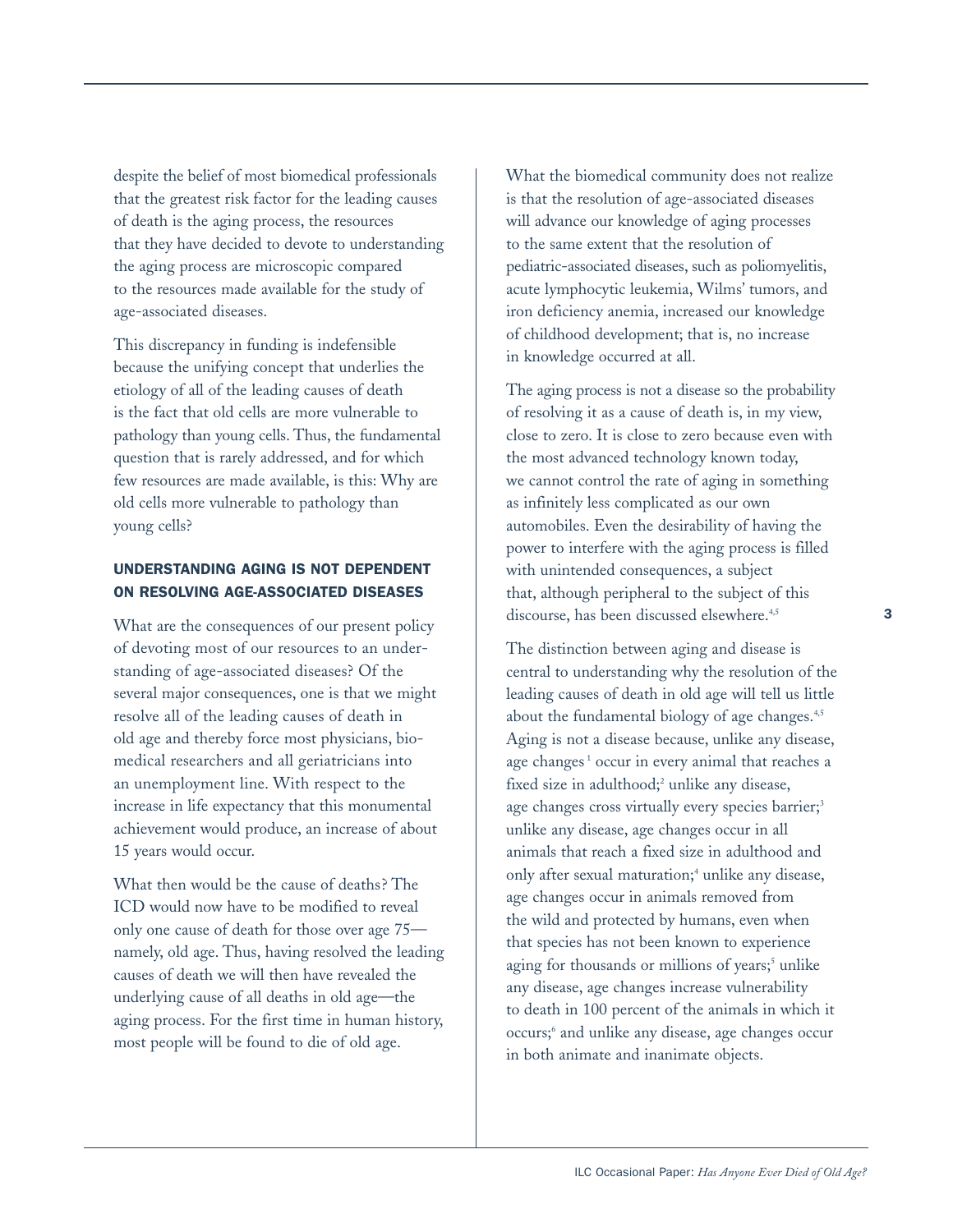### THE UNRELIABILITY OF DEATH-CERTIFICATE DATA

In the minds of most of the public, policymakers and many biomedical scientists, no one suffers or dies from aging. We suffer and die from the diseases associated with the aging process. Yet, age changes are the cause of the increased vulnerability to everything that is written on the death certificates of the elderly.

How reliable are the legal causes of death currently written on death certificates? The fact is that there are multiple pathologies in older people so the true cause of death in old people is rarely known. This fact is substantially ignored by those who depend slavishly on the statistics that rely on what is written on death certificates. Because there are few autopsies and little research on the etiology of death in older people, the cause of most deaths in old age is still hidden in the proverbial black box. The numbers of autopsies that have been done on the elderly have continued to decrease in the last few decades. And the small number of autopsies that have been done is inversely proportional to age. In those rare instances where autopsies have been performed on a large number of old people, the findings have shown that from 40 percent to 50 percent of the causes of death appearing on the death certificates have been inaccurate.<sup>6-8</sup> In the most recent study of 93 postmortem examinations done in an Israeli hospital over a 20-year period, 42 percent of the causes of death written on the death certificates were incorrect.<sup>9</sup> Over this 20-year period the rate of autopsies dropped from 2.8 percent to 0.25 percent. These findings should cause considerable concern for the many political, economic, actuarial, and scientific decisions that, without benefit of autopsy, may have a 40 percent error rate.

Both lay and science policymakers, properly impressed with the future demographics of the graying of all economically developed countries, are basing important policies and decisions on a flawed understanding of what constitutes aging research and what the results of that research might accomplish.

Understanding how the molecules of an old cell differ from those in a young cell and how those differences lead to pathology has the potential to increase our understanding of the etiology of cancer, cardiovascular disease, stroke, and even age-related accidents because the etiology of all of these conditions is rooted in those differences.

### **References**

1. National Office of Vital Statistics. 1951. *Summary Report of the Third Annual Meeting of the Public Health Conference on Records and Statistics.*

2. National Center for Health Statistics. 1997. ICD-10 Cause-of-Death Lists for Tabulating Mortality Statistics, Effective 1999. *NCHS Instruction Manual,* part 9. Hyattsville, Md.: National Center for Health Statistics.

3. Anderson, R.N., Minino, A.M., Hoyert, D.L., and Rosenberg, H.M. 2001. Comparability of Cause of Death Between ICD-9 and ICD-10: Preliminary Estimates. *National Vital Statistics Reports* 49 (2): 17, May 18, 2001.

4. Hayflick, L. 2000. The future of aging. *Nature* 408: 37–39, November 9, 2000.

5. Hayflick L. 1996. *How and Why We Age.* New York: Ballantine Books.

6. Gee, W.M. 1993. Causes of death in a hospitalized geriatric population: an autopsy study of 3,000. *Virchows Arch* 423: 343–349.

7. Kohn, R.R. 1982. Cause of death in very old people. *JAMA* 247: 2793–2797.

8. Patterson, D.A., Dorovitch, M.I., Farquhar, D.L., Cameron, H.M., Currie, C.T., Smith, R.G., MacLennan, W.J. 1992. Prospective study of necropsy audit of geriatric inpatient deaths. *J Clin Pathol* 45: 575–578.

9. Leibovitz, A., Blumenfeld, O., Baumoehl, Y., Segal, R., Habot, B. 2001. Postmortem examinations in patients of a geriatric hospital. *Aging Clin Exp Res* 13: 406–409.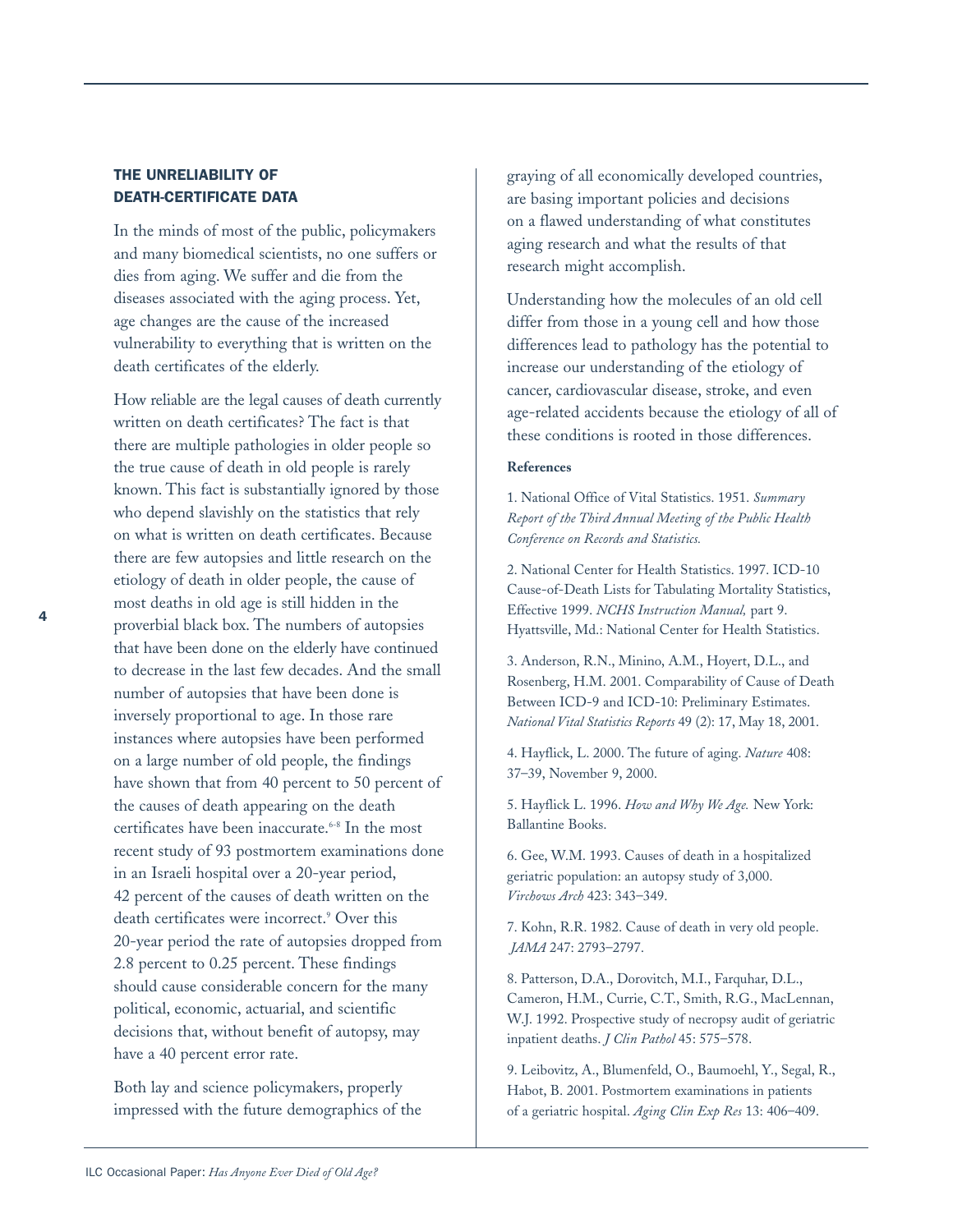## Dying From Old Age: Two Horns of a Dilemma

Harry R. Moody, Ph.D.

### "DID ANYBODY EVER DIE OF OLD AGE?"

Logically, there are two answers to this question: Yes and no. Both could imply the "end of aging as we know it," and the question itself has assumed controversial status.1,2 Thus, if we answer the question with:

(1) Yes, people do die of old age, it means aging is a disease, so let's find a cure for it. (And people will live indefinitely.)

(2) No, it means people die of some other disease, so let's find a cure for those diseases. (And people will live indefinitely.)

Hmmm. Peculiar answers to what may be a peculiar question. Let's examine these answers yes and no—in terms of the logic of their presuppositions and their implications for research about aging. We will find that approaching the question, "Did anybody ever die of old age?" raises, in turn, profound questions about gerontological research, about fate and accident, and even about the human condition itself, questions with a long and venerable history.<sup>3</sup>

#### AGING IS A DISEASE

First let's examine "Yes, … aging is a disease." Admittedly, it is peculiar to speak of aging itself as a "disease." Mainstream gerontology has spent a generation or two drumming into everyone's head the dogma that "aging isn't a disease, but it

increases our susceptibility to disease," etc.<sup>4,5</sup> But refusing to call aging a "disease" is a presupposition we could change.<sup>6,7</sup> The fact that aging is familiar and "normal" (as in "normal aging") doesn't mean we can't declare it to be a disease and change our linguistic habits. We could begin to change our ordinary language this way, just as we do when we speak of insomnia as a disease or alcoholism as a disease.

To think of aging as a disease becomes the strategy for "anti-aging medicine," which may not now be a legitimate clinical field but could become an agenda for legitimate research in biogerontology.<sup>8</sup> Indeed, some advocates of "transhumanism" in ethics argue strongly that life extension and even immortality should become our explicit research agenda. To call aging a disease isn't a description of current language so much as it is a decision about how we're going to use language. Ordinary language, like scientific language, can change over time. But the decision here has a big consequence, and the consequence is that we begin to think of aging as a condition that can be changed, even altered or abolished, just as one might imagine a cure for progeria (a disease that causes accelerated aging in childhood).

### CURE DISEASES ONE BY ONE

This first conclusion—aging is a disease—will be unpalatable to many, especially those who accept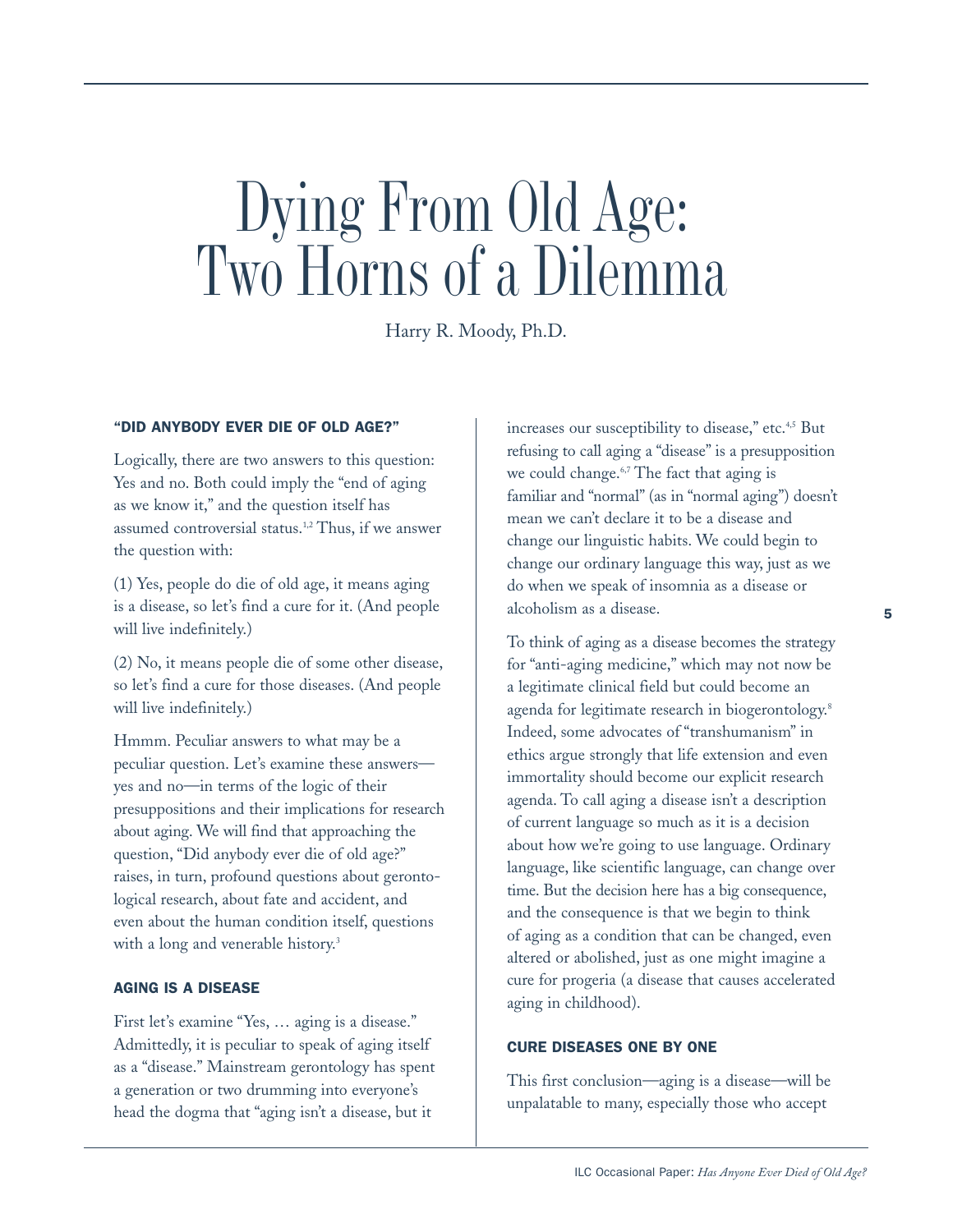mainstream gerontology's opinion on the matter. So let's take the second alternative—that nobody ever died of old age. Ironically, by following this answer we might end up with a life-extension strategy not very different from that urged by radical advocates of life extension. We might decide that because aging isn't a disease, nothing prevents us, in theory, from eliminating all causes of death, permitting people to live indefinitely. Thus, we also reach the radical life-extension point of view by the opposite logical route. But note in this view we would get there only incrementally, as ethicist John Harris has suggested. That is, we would, step by step, eliminate distinctive diseases of old age and, step by step, push back life expectancy at every age, without limit.

Now what happens if we follow this second strategy? Here we must have recourse to rudimentary epidemiology. In the short run, the results are disappointing. Even if we cured the big killers (heart disease, cancer, and stroke) average life expectancy in the population would only rise 12 years or so (from 77 to 89 in the United States). The reason is that once we save people from dying of one disease, they die of another disease. So we try the following thought experiment: What happens if we could cure (or prevent) all diseases? Answer: People would die from accidents. Again and again in theoretical gerontology we come back to the comparative role of fate and accident in shaping the limits of life. It turns out, as the authors of Greek tragedy understood, that fate and accident are intertwined in mysterious ways.

To understand why, consider a prosaic example. Note that the sigmoid (S-shaped) curve for the "life expectancy" of drinking glasses in a restaurant actually resembles the same formal curve as we observe for death rates in populations: the familiar life tables of demography. Of course, we might succeed in shifting the curve or modifying its shape by various preventive medical interventions. We could push the curve to the right (compression of morbidity and mortality); we can even displace it substantially to the right by big medical breakthroughs. Still, the glasses would continue to break by chance (accident) at various times, some early, some late, and before long we're back to the familiar sigmoid curve again.

Here we reach the heart of the matter. These incremental moves—a disease-by-disease strategy toward indefinite life—don't get us very far because human bodies, like drinking glasses, are still vulnerable and subject to accidents. To change the role of accident, we will have to dig deeper, to the level of "fate": that is, what makes drinking glasses (or human bodies) subject to statistically predictable accident curves? Along these lines, Jay Olshansky<sup>9</sup> and others have argued that any strategy for health promotion will have only minimal effects on average life expectancy and maximum lifespan unless we have a deeper understanding of the biology of aging itself.

### THE BASIC QUESTION: WHAT IS AGING?

So we come to the inescapable question: What is aging? Evidently, the answer is not simply chronological passage of time but rather what we sometimes call "biological aging"—some underlying process, perhaps the same process that is modified (but not eliminated) by caloric restriction, which is the sole proven intervention for lifespan prolongation.

But to refer to a technology or mode of intervention (like caloric reduction) explains nothing. We might therefore be tempted to think of aging in more analytic or mathematical terms. Thus, one definition of aging might be "increasing probability of death [the Gompertz curve] along with impairment of function" with advancing time. The trouble with this approach is that it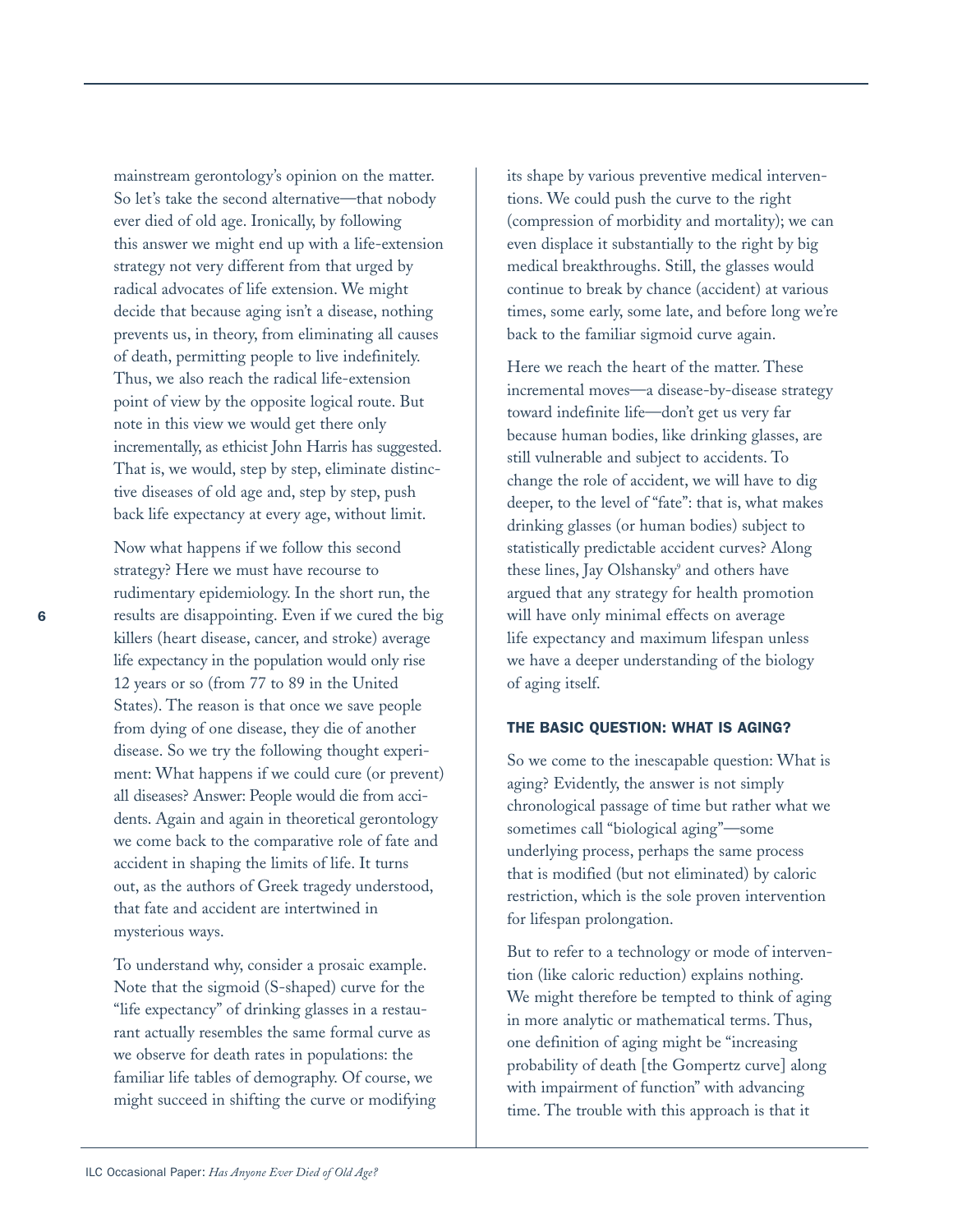doesn't explain anything either. "Increasing probability" after all doesn't actually cause anything. We need to find some specific reason for this "impairment of function": for example, a link to immune function or some other physiological failure that could be the basis of increasing probability of death.

Think of the aging body in comparison to an aging car or aging aircraft and consider the engineering concept of "mean time to failure." Just as aging aircraft are more vulnerable, so are aging bodies. But, again, mean time to failure doesn't cause anything; it's just another statistical statement about probable longevity, in aircraft or organic systems.

The difference is that biological systems, unlike other natural objects such as a car or an aircraft, have within them a capacity for repair and regeneration. Along these lines, Plato gave the example of an old coat, constantly repaired, its material components always changing but its identity of form remaining the same. So, too, repair mechanisms at the cellular and molecular level give formal continuity, "sameness," to the human body.

If we define aging as "impaired function with increased probability of death," then we need to look at the case of animals that do not age, such as the hydra or sea anemone, which regenerates itself (through budding) and shows a constant (not increasing) probability of death from predators, accidents, and the like. The hydra, then, is not immortal—that is, it is not invulnerable. But it lives indefinitely, which is the desired outcome for the life-extension strategy.

So we have come some distance in understanding the logic of the question "Did anybody ever die of old age?," and we understand something of the conceptual alternatives entailed by the question. It is not formal or statistical description or

redescription that we need but a better causal understanding of the process of aging itself. To push matters further, let us distinguish here between proximate and underlying causes. Here I want to argue that the question "Did anybody ever die of old age?" is logically ambiguous because it entails different kinds of causality.

To understand the causal logic involved, compare our question to another question: "Did anybody ever die of AIDS?" Now, we could reasonably answer, "No, nobody ever died of AIDS because AIDS is simply a progressive collapse of immune function." Thus, people don't die of "impaired immune function," they die from an opportunistic infection or from a cancer or other organ failure, but not from AIDS itself.

This would be a logical answer, but it's an implausible one: a bit like saying, "Guns don't kill people, people kill people." The statement may be literally true, but it's not very helpful because the proximate cause (a firearm) only becomes effective when someone actually shoots the gun. In the same way, rare forms of pneumonia kill patients who have been compromised by AIDS. We wouldn't want to say, "Nobody ever died of AIDS" and therefore devote all our research efforts to finding cures for specific opportunistic infections that end up on the death certificates of some AIDS patients.

Thus, as with AIDS, the answer to the question "Did anybody ever die of old age?" is both yes and no, because old age only "kills" when conjoined with some specific (proximate) cause.

Conceived in this way, the strategy for curing AIDS becomes comparable to the strategy for "curing" aging: namely, eliminate those factors that permit proximate causes to be fatal.

Here lies the strategy for regenerative medicine that could permit organisms to regenerate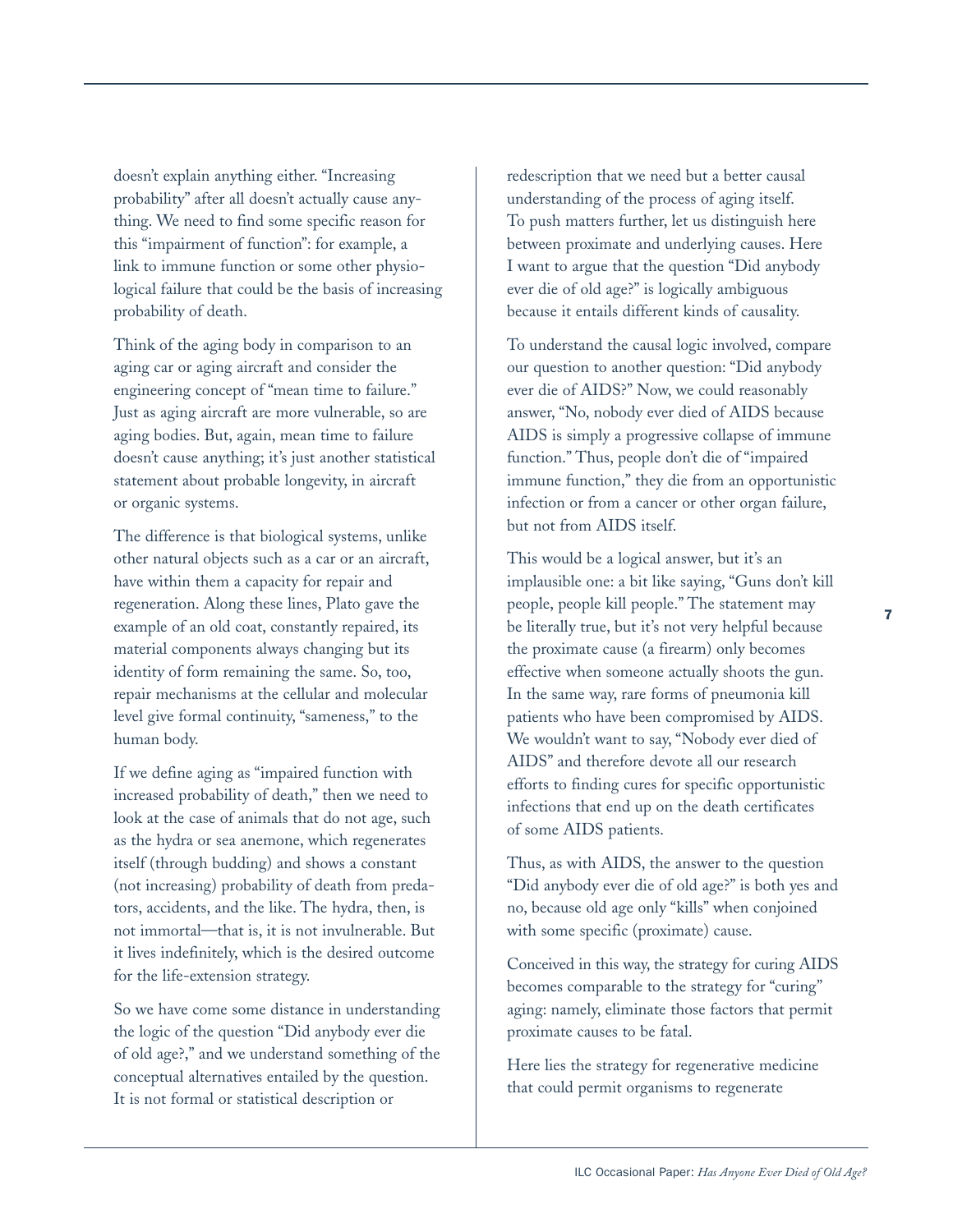themselves like sea anemones do. It may be that in coming generations stem-cell research will provide clues that permit regenerative medicine to become the reality for which so-called anti-aging medicine is only a simulacrum.

### THE ILLUSION OF IMMORTALITY

Now we come to the big question, the one that animates this entire agenda. Suppose our strategy for regenerative medicine succeeds. Suppose we "cured" aging itself? Would we live forever or at least indefinitely? What would happen if we could maintain the human body at its maximum or optimal state of regeneration? Here John Harris,<sup>10</sup> citing the work of Tom Kirkwood, argues that we would not live forever but rather for a very long time. Kirkwood suggests we could say just how long by looking at the body of an 11-year-old, the time in life when regenerative (healing) capacity as at its natural maximum. Using this example—imagining we are all 11-year-olds forever—actuarial calculations suggest that we could conceivably live for 1,200 years.

What would kill us? Alas, accidents. Whether human or sea anemone, disease is not the only thing that causes death. But, as I've suggested, the very term "accident" is just another way of describing an inherent vulnerability of the organic system. Consider again the drinking glasses in the restaurant. The "aging" of those drinking glasses is another way to speak about mean time to failure. But no specific glass ever breaks from mean time to failure, the glass always breaks for some specific cause that shatters it.

Following the sigmoid curve, eventually all the glasses do break. But they wouldn't break at all if they were made of, say, stainless steel. Made differently, they could escape vulnerability. So too, if the human body were made of a biological equivalent of stainless steel, we too could escape vulnerability. True, drinking glasses made of

stainless steel wouldn't be "glasses" in the ordinary sense of the word. But they might function perfectly well as drinking vessels.

So too if human bodies were reengineered not simply by regenerative medicine (to be like 11-year-olds, very long-lived) but for far, far greater regenerative capacities, then we too might live much, much longer. Here lies another strategy for the hypothetical science of life extension: artificial organs and systems stronger than our own.

We might begin by perfecting the artificial heart. Nobody ever died of old age in the same way that nobody's heart ever stopped because of impaired cardiac function. There will always be some specific cause—some coronary obstruction, arrhythmia, whatever. A generic term like "heart failure" simply describes the weakening of a capacity to resist or recover from a specific cause that stops the heart from beating. But is heart failure ever a cause of death? According to the line I have argued here, perhaps not. In the entire discussion so far, we've offered different definitions of aging but we haven't defined death, so I will now offer one. In *How We Die,*<sup>11</sup> Sherwin Nuland argues that all deaths are caused by loss of blood supply to the brain.

### DISPOSABLE SOMA

No matter what scenario of life extension we adopt, it's hard to imagine circumstances in which the brain is absolutely invulnerable to loss of blood supply by some biological or accidental catastrophe. Brain vulnerability stands as an ultimate barrier to life-extension technology. Maybe the conclusion is that we are all simply "disposable soma," to use the phrase from Kirkwood's memorable theory about the genetics of aging.12 In that case we could achieve a kind of immortality through the germ line (living on through our successors), which is the kind of immortality many believe in today. But if we want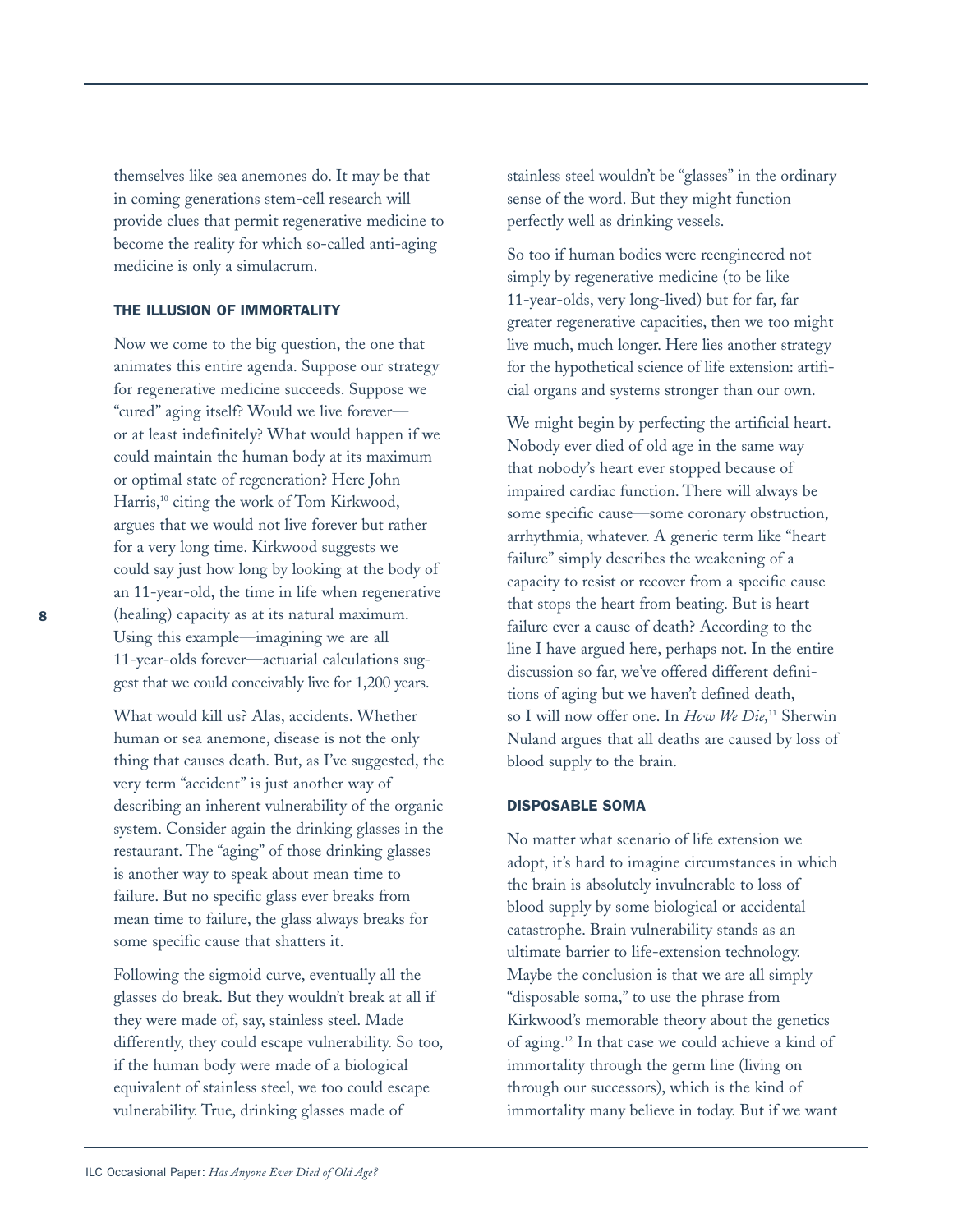to preserve our individuality, we have to preserve our cognitive uniqueness and history, that is, preserve the information properties of the human brain. Do we then "download" onto a computer, as some transhumanists and science-fiction writers have suggested?13 The only scenario where the brain would be invulnerable would be one in which we have downloaded its contents onto some backup system, perhaps along the lines anticipated by Kurzweil.<sup>14</sup>

We now pass beyond the bounds of biogerontology and enter into more turbulent waters of mindbody questions and murky matters of individual identity, questions perhaps best left to fiction writers and theologians. If we eliminate aging, would we eliminate altogether what we understand, however dimly, as the human condition?<sup>15</sup> What is clear enough is that pushed to the extreme, a question like "Did anybody ever die of old age?" raises profound questions about our human condition and about steps toward "enhancement" of what we accept as our human condition, including the life cycle itself.<sup>16,17</sup>

As I write this manuscript on my computer I am filled with a sudden panic because I realize that I've forgotten to back it up. Suppose my computer were to fail, and everything I've written were lost? Perhaps that panic is a little like sudden death: the recognition of vulnerability and realization that everything can disappear in a flash. Until we are able to download ourselves (and would it really be ourselves?), we will probably have to live with that vulnerability, which so far at least seems to be part of our human condition.

#### **References**

1. Moody, H.R. 2001–2002. Who's afraid of life extension? *Generations* 25: 33–37.

2. Olshansky, S.J., Hayflick, L., Carnes, B.A. 2002. No truth to the fountain of youth. *Scientific American* 286: 92–95.

3. Gruman, Gerald. 2003. *A History of Ideas About the Prolongation of Life.* New York: Springer.

4. Austad, Steven. 1999. *Why We Age.* New York: Wiley.

5. Hayflick, Leonard. 1994. *How and Why We Age.* New York: Ballantine.

6. Caplan, Arthur. 1992. Is aging a disease? In Arthur Caplan, *If I Were a Rich Man Could I Buy a Pancreas? And Other Essays on the Ethics of Health Care.* Bloomington: Indiana University Press.

7. Murphy, T.F. 1986. Cure for Aging? *Journal of Medicine and Philosophy* 11 (3): 237–255.

8. de Grey, A.D.N.J., Ames, B.N., Andersen, J.K., Bartke, A., Campisi, J., Heward, C.B., et al. 2002. Time to Talk SENS: Critiquing the Immutability of Human Aging. *Annals of the New York Academy of Sciences* 959: 452–62.

9. Olshansky, S.J., Carnes, B.A. 2001. *The Quest for Immortality: Science at the Frontiers of Aging.* New York: Norton.

10. Harris, John. 2002. "Intimations of Immortality: The Ethics and Justice of Life Extending Therapies," Hatch Lecture. Mt. Sinai School of Medicine and International Longevity Center.

11. Nuland, S. 1995. *How We Die.* New York: Vintage.

12. Kirkwood, Tom. 1999. *The Time of Our Lives.* New York: Oxford University Press.

13. Dewedney, Christopher. 1998. *Last Flesh: Life in the Transhuman Era.* HarperCollins-Canada.

14. Kurzweil, Ray. 2000. *The Age of Spiritual Machines: When Computers Exceed Human Intelligence.* New York: Penguin.

15. Kass, Leon R. 2001. L'Chaim and its limits: why not immortality? *First Things* 113: 17–24.

16. Parens, Erik (ed.). 1998. *Enhancing Human Traits: Ethical and Social Implications.* Washington: Georgetown University Press.

17. President's Council on Bioethics: Staff Working Paper. 2003. "Age-Retardation: Scientific Possibilities and Moral Challenges." http://www.bioethics.gov/ background/age\_retardation.html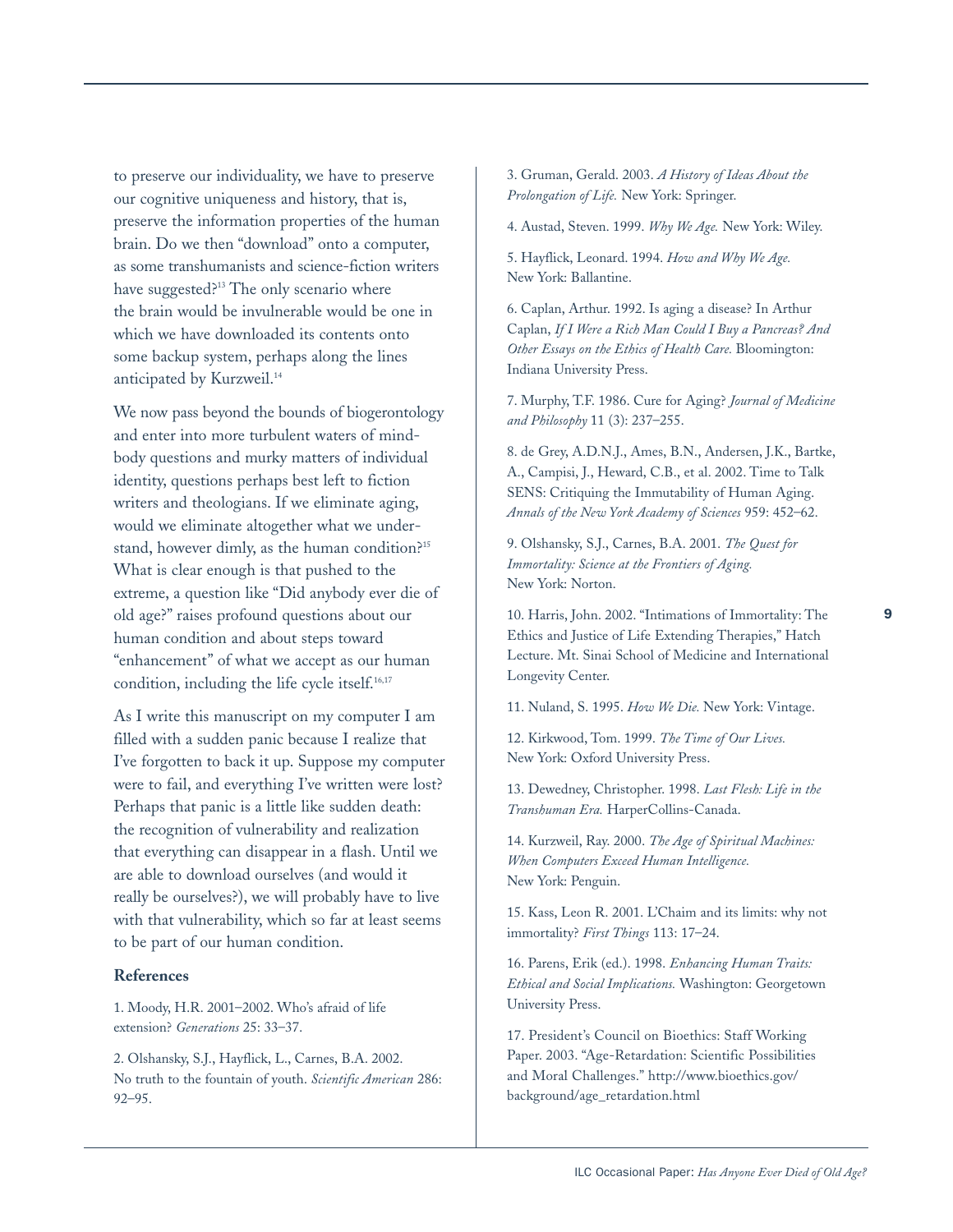## About the Authors

**Leonard Hayflick** is an internationally renowned scientist, who, in 1962, overturned scientific dogma with his discovery that, contrary to what had been believed since 1900, cultured normal human cells have a limited capacity for replication. This phenomenon is known as "The Hayflick Limit." His discovery that mortal and immortal mammalian cells exist became the basis for much of modern cancer research. He suggested that the finite replicative capacity of cultured normal human and animal cells is the in vitro expression of aging and longevity determination.

Dr. Hayflick also developed the first normal human diploid cell strain (WI-38) that is used worldwide wherever cultured normal human cells are required. He proved the safety and efficacy of the first poliomyelitis vaccine produced in WI-38. Today most of the world's human virus vaccines are produced in WI-38 or similar cell strains. Hayflick also discovered the cause of primary atypical pneumonia ("Walking Pneumonia") in humans to be a mycoplasma, the smallest free-living micro-organism.

Dr. Hayflick is the author of over 250 scientific papers, book chapters and edited books, of which four papers are among the 100 most cited scientific papers of the two million papers published in the basic biomedical sciences from 1961 to 1978. He is the author of the popular book *How and Why We Age,* published in 1994 by Ballantine Books and translated into nine languages.

Dr. Hayflick is currently professor of anatomy at the University of California, San Francisco. He received his Ph.D. from the University of Pennsylvania in 1956.

**Harry R. Moody** is senior associate at the International Longevity Center, where he is director of the Institute for Human Values in Aging.

Dr. Moody, a philosopher by background, is the author of many articles and books in gerontology on applied ethics, the humanities and arts, and the search for meaning in later life. Dr. Moody was national program director of the Robert Wood Johnson Foundation's Faith in Action Programs and executive director of the Brookdale Center on Aging.

Dr. Moody received his Ph.D. from Columbia University.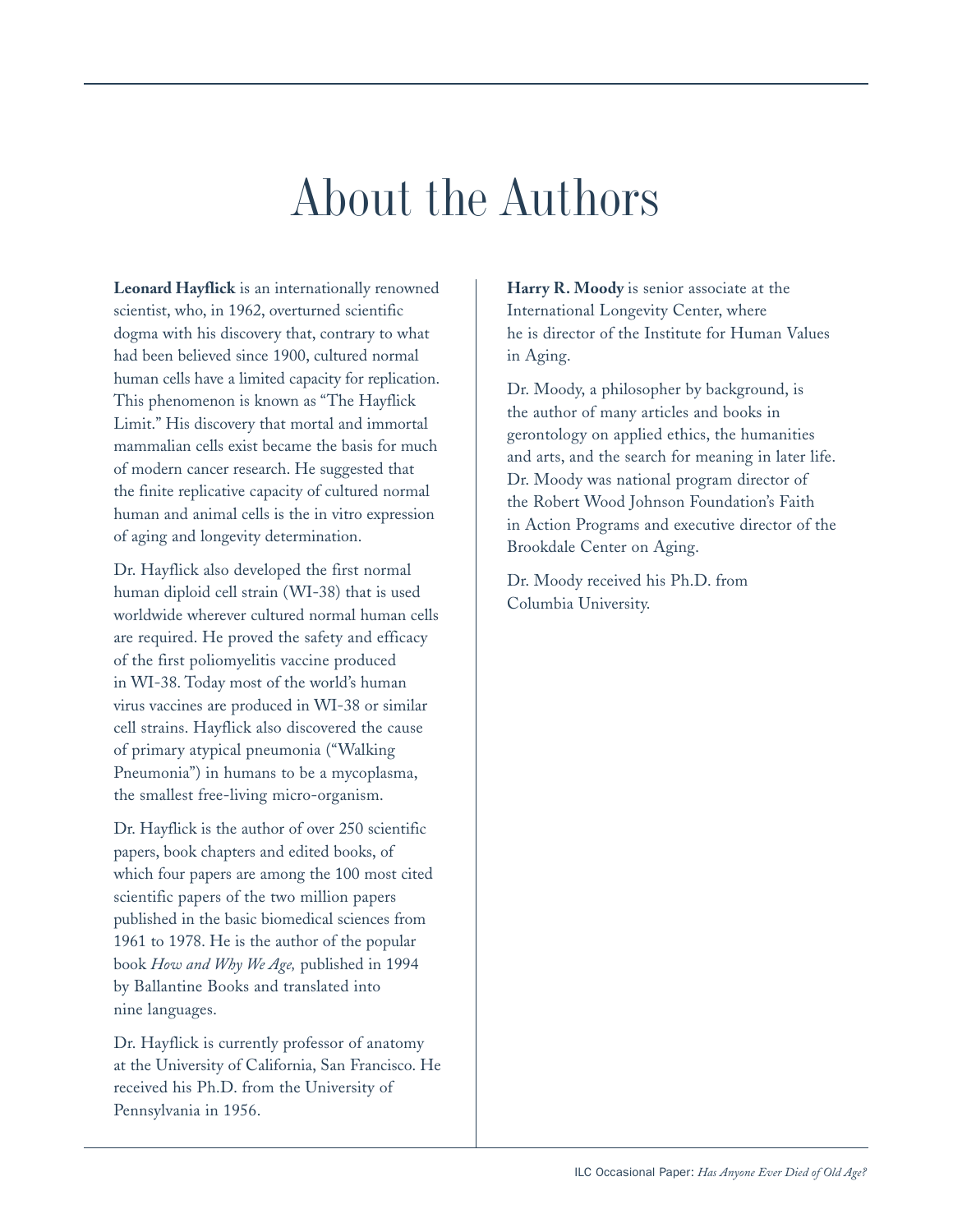INTERNATIONAL LONGEVITY CENTER–USA

### Board of Directors

Laurance S. Rockefeller, *Honorary Chair* Robert N. Butler, M.D., *ILC–USA* Mary Carswell Christine K. Cassel, M.D. Everette E. Dennis, Ph.D. Susan W. Dryfoos Lloyd Frank Annie Glenn Senator John Glenn Lawrence K. Grossman Raymond L. Handlan Robert D. Hormats Tasneem Ismailji, M.D. Rose Kleiner *(1925-2001)* Linda P. Lambert Max Link, Ph.D., *Chair* William C. Martin Evelyn Stefansson Nef Stanley B. Prusiner, M.D. Albert L. Siu, M.D., M.S.P.H. Joseph E. Smith Jackson T. Stephens, Jr. Catharine R. Stimpson, Ph.D. James H. Stone William D. Zabel, Esq. Mel Zuckerman John F. Zweig

### ILC International Centers **Directors**

Robert N. Butler, M.D., *ILC–USA* Shigeo Morioka, *ILC–Japan* Françoise Forette, M.D., *ILC–France* Baroness Sally Greengross, *ILC–United Kingdom* Rosy Pereyra Ariza, M.D., *ILC–Dominican Republic*